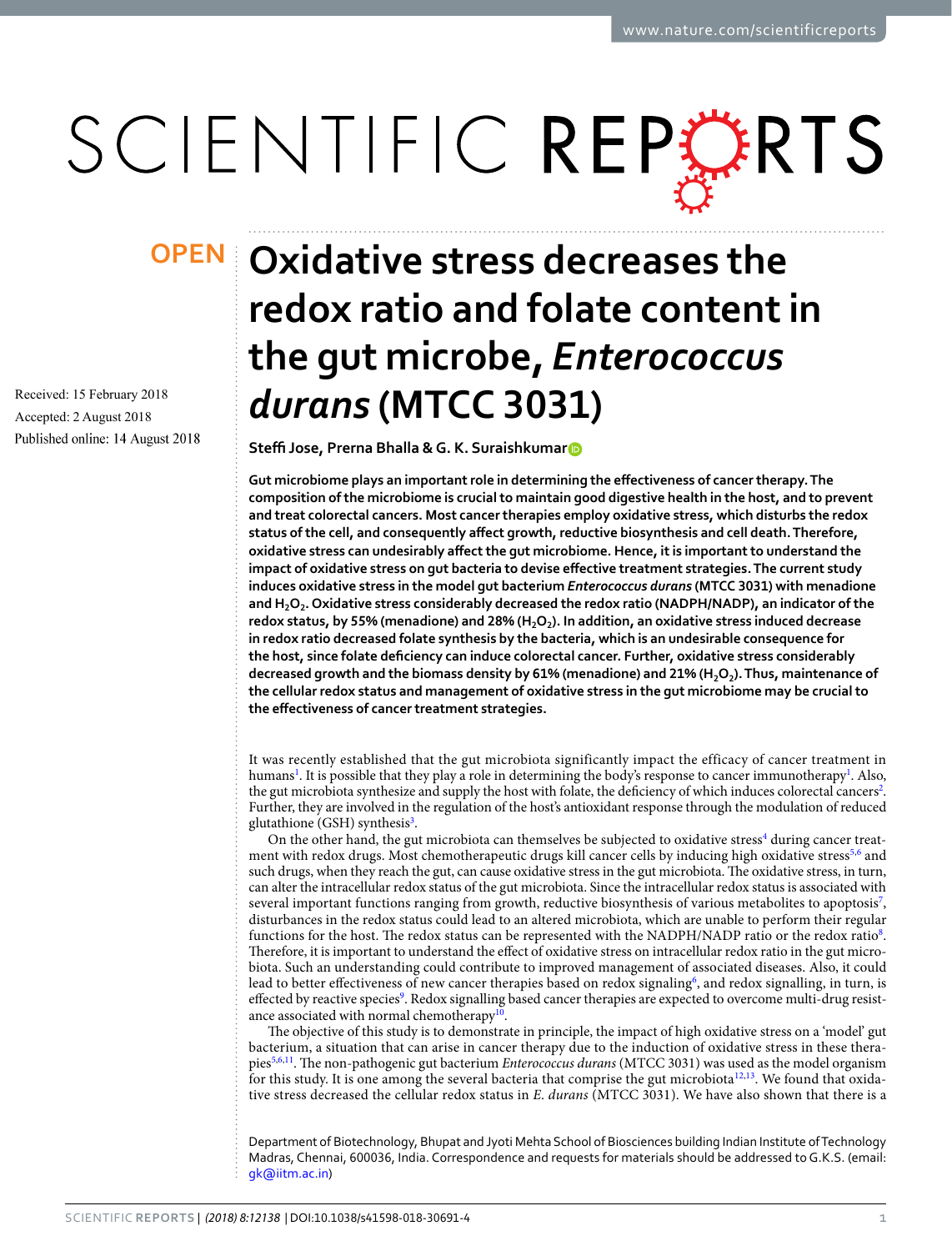

<span id="page-1-0"></span>**Figure 1.** Temporal variation in the whole cell redox ratio (NADPH/NADP) of the control culture C ( $\cdot \cdot \bullet \cdot \cdot$ ), culture H treated with H<sub>2</sub>O<sub>2</sub> ( $-\triangle$ –), culture H + A treated with H<sub>2</sub>O<sub>2</sub> followed by the antioxidant mannitol (–■–) and culture M treated with menadione (∙∙∙♦∙∙∙). Te redox ratio of the cell oscillates with time. Exposure to oxidative stress leads to decrease in the redox ratio. The ratio clearly decreases after the introduction of oxidative stress in cultures H, H+A and M. Culture C refers to control. Oxidative stress was induced in the bacterial cultures H and M with pulses of H<sub>2</sub>O<sub>2</sub> and menadione, respectively, after 5.5h and 11.5h. The culture  $H+A$  was treated with  $H_2O_2$  after 5.5 h and then with the antioxidant mannitol after 8.5 h. Values are expressed as mean  $\pm$  SD, n = 3.

redox-ratio related decrease in the production of the anti-cancer molecule, folate, by the model gut bacterium; the result has signifcance in efective chemotherapy planning, especially for colorectal and stomach cancers. In addition, oxidative stress also signifcantly decreased bacterial growth, an efect that could negatively alter the gut

#### **Results and Discussion**

microbiota.

**Inherent oscillatory nature of redox ratio during batch growth.** It is known that oxidative stress can perturb redox homeostasis[14.](#page-5-13) To characterize the impact of oxidative stress on the redox status of the gut microbe *E. durans* (MTCC 3031), the whole cell redox ratio (NADPH/NADP) was measured. Temporal measurements of the redox ratio, of all the cultures are plotted in Fig. [1.](#page-1-0) The whole cell redox ratio (NADPH/NADP) is said to be maintained a constant in studies on eukaryotic cells<sup>8</sup>. However, measurements in the bacterium here clearly show that the ratio oscillates with time. Oscillations in the ratio have not been previously observed in bacteria. The results show that the redox ratio varies widely with time. The values range from  $0.67 \pm 0.05$  to  $2.02 \pm 0.1$  even within the control culture. This indicates that the oscillatory nature is an inherent property of the bacterial cell.

**Oxidative stress considerably decreases the redox ratio.** Oxidative stress induced with pulses of menadione and  $H_2O_2$  led to substantial decreases in the redox ratio, as seen from Fig. [1.](#page-1-0) Since the ratio is important for several functions including reductive biosynthesis, its decrease would undesirably impact these functions.

The oscillatory nature and trends of the redox ratios in H  $(H<sub>2</sub>O<sub>2</sub>)$  and M (menadione) were however, similar to that of control. Following the pulse addition of menadione and  $H_2O_2$ , after 5.5 hours, the redox ratio measured after the 6<sup>th</sup> hour showed a 29% and 12% decrease in M and H respectively, from the control ratio of  $0.67 \pm 0.05$ . The redox ratios decreased even further after 9 hours. The ratio was lower than control by 55% and 28% in M and H respectively. A second pulse addition of menadione and  $H<sub>2</sub>O<sub>2</sub>$  was carried out after 11.5 hours. This additional induction of oxidative stress led to even further decreases in the redox ratio. After the 12<sup>th</sup> hour, the redox ratio was lower than control by 70% and 49% in M and H, respectively. Whereas after the 15<sup>th</sup> hour, the ratio was lower than control by 86% and 67% in M and H, respectively. It was observed that, although the bacterial cultures were exposed to the same concentrations of  $H_2O_2$  and menadione, the latter induced a more severe decrease in the redox ratio. Increases or decreases in the ratio previously observed via single point measurements in bacteria have been suggested to have significant impact on metabolic decisions<sup>15,16</sup>. Therefore, such significant decreases in the ratio due to oxidative stress could adversely afect cell metabolism. Further, rhythms observed in NADPH levels of eukaryotic photosynthetic systems have been suggested to have links with the circadian rhythms[17](#page-5-16). Tus, the oscillatory nature observed in the ratio may also play a role in maintaining the biological clock in bacteria.

**The hydroxyl radical affects the redox ratio.** The hydroxyl radicals are highly reactive oxygen species (hROS) and a common manifestation of oxidative stres[s18.](#page-5-17) It can cause extensive damage in biomolecules due to its high instability<sup>19</sup>. It reacts rapidly (within nanoseconds of formation) and non-specifically with numerous organic molecules thereby causing oxidative damage<sup>18</sup>. Thus, the intracellular concentration of this ROS was measured in all cultures and is shown in Fig. [2.](#page-2-0) The OH<sup>−</sup> concentration was found to vary with time and exhibited an oscillatory nature. Fluctuations and rhythms in "total ROS' have been previously identifed but limited to eukaryotes such as fungi<sup>20</sup>, plants<sup>[21](#page-5-20)</sup>, insects<sup>22</sup> etc., and are involved in the transcriptional regulation of select genes. The oscillations observed here indicate that hydroxyl radicals may also have rhythms in the bacterial cell. The introduction of  $H_2O_2$  and menadione pulses after 5.5 hours in M, H and H + A ( $H_2O_2$  followed by mannitol)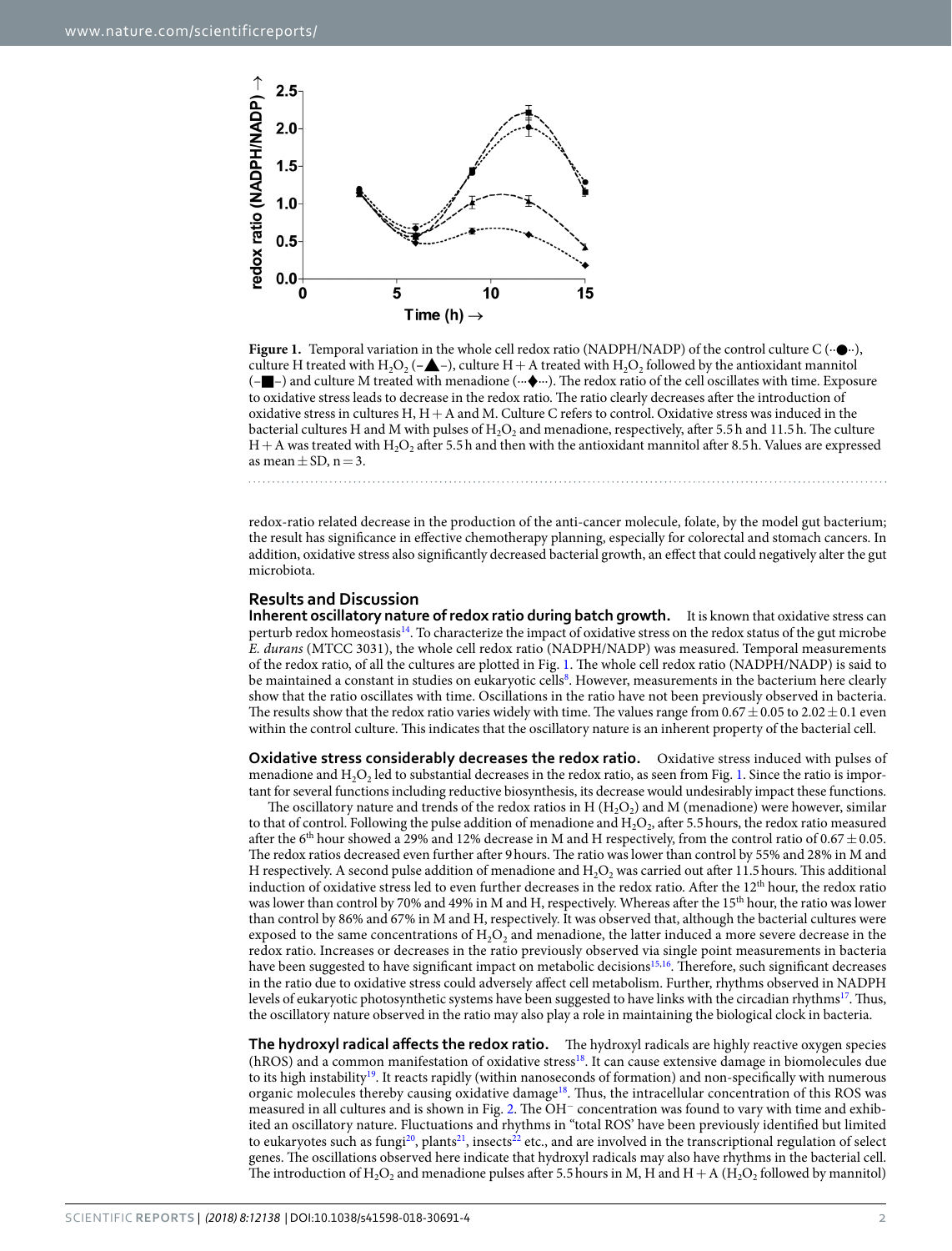

<span id="page-2-0"></span>**Figure 2.** Temporal variation of intracellular OH radical levels in the control culture C (∙∙●∙∙), culture H treated with H<sub>2</sub>O<sub>2</sub> ( $-\triangle$ –), culture H + A treated with H<sub>2</sub>O<sub>2</sub> followed by the antioxidant mannitol ( $-\square$ –) and culture M treated with menadione (⋯ $\blacklozenge$ ⋯). The intracellular hydroxyl radical levels oscillate with the time. Inducing oxidative stress in cultures H,  $H+A$  and M led to an initial increase in hydroxyl radical levels over control (C). Oxidative stress was induced in the bacterial cultures H and M with pulses of  $H<sub>2</sub>O<sub>2</sub>$  and menadione, respectively, after 5.5h and 11.5h. The culture  $H+A$  was treated with  $H_2O_2$  after 5.5h and then with the hydroxyl radical scavenger mannitol after 8.5 h. Values are expressed as mean  $\pm$  SD, n = 3.



<span id="page-2-1"></span>**Figure 3.** Intracellular folate levels (open bars) and the corresponding redox ratio (closed bars) measured after 6h in the control culture C, culture H treated with  $H_2O_2$ , culture H + A treated with  $H_2O_2$  followed by the antioxidant mannitol and culture M treated with menadione. Oxidative stress induction led to signifcant decreases in both folate and the redox ratio. Culture C refers to control. Oxidative stress was induced in the bacterial cultures with pulses of H<sub>2</sub>O<sub>2</sub> (H and H + A) and menadione (M), after 5.5h. Values are expressed as mean  $\pm$  SD, n = 3. One way ANOVA of the intracellular folate levels and the redox ratio showed that differences in the values of the different cultures were significant with  $p < 0.001$  for intracellular folate and  $p = 0.002$  for redox ratio. Tukey's multiple comparisons test showed that redox ratio levels in H+A and M and folate levels in all the cultures were signifcantly diferent from control.

led to relative increases in the OH<sup>−</sup> concentration, as observed afer the sixth hour. Such an increase is possible since  $H_2O_2$  following uptake by the cell can lead to the generation of hydroxyl radicals via the Fenton reaction<sup>23</sup>. Menadione also leads to the generation of free radicals, during its metabolism by the cell<sup>16</sup>.

To see if the hydroxyl radical formation specifcally afected the redox ratio, the antioxidant mannitol - an OH– scavenger, was added to the culture  $H+A$ . The redox ratio in  $H+A$  after six hours was similar to H due to the addition of  $H_2O_2$ . However, the ratio recovered to that of control after 9 hours following the addition of mannitol in  $H+A$ . The culture  $H+A$  recorded a redox ratio of  $1.44 \pm 0.03$  while that in H remained at just 1. Similarly the redox ratio in  $H+A$  after 12 hours increased to 2.21  $\pm$  0.09, comparable to control, whereas that in H was still at a lower value of  $1.03 \pm 0.06$ . Thus, the hydroxyl radicals can directly affect the redox ratio and addition of mannitol was able to reverse the adverse effects of  $H_2O_2$  (at the concentration used in the study), on the ratio.

**Decreased folate levels during oxidative stress: Increased host susceptibility to colorectal cancer.**

Folate synthesis by the gut bacterium is one of the many major functions it provides for the host since the human body cannot synthesize folate on its own. Inadequate supplementation or defciency of folate has been associated with the development of colorectal cancers in humans<sup>[2](#page-5-1)</sup>. Therefore, the impact of oxidative stress on intracellular folate levels was studied.

Exposure to oxidative stress in the current study led to substantial decreases in folate content as shown in Fig. [3.](#page-2-1) This would consequently leave the host more prone to cancer. Folate measurement for the current study was carried out only once: after six hours. This time point was chosen because previous studies in the lab showed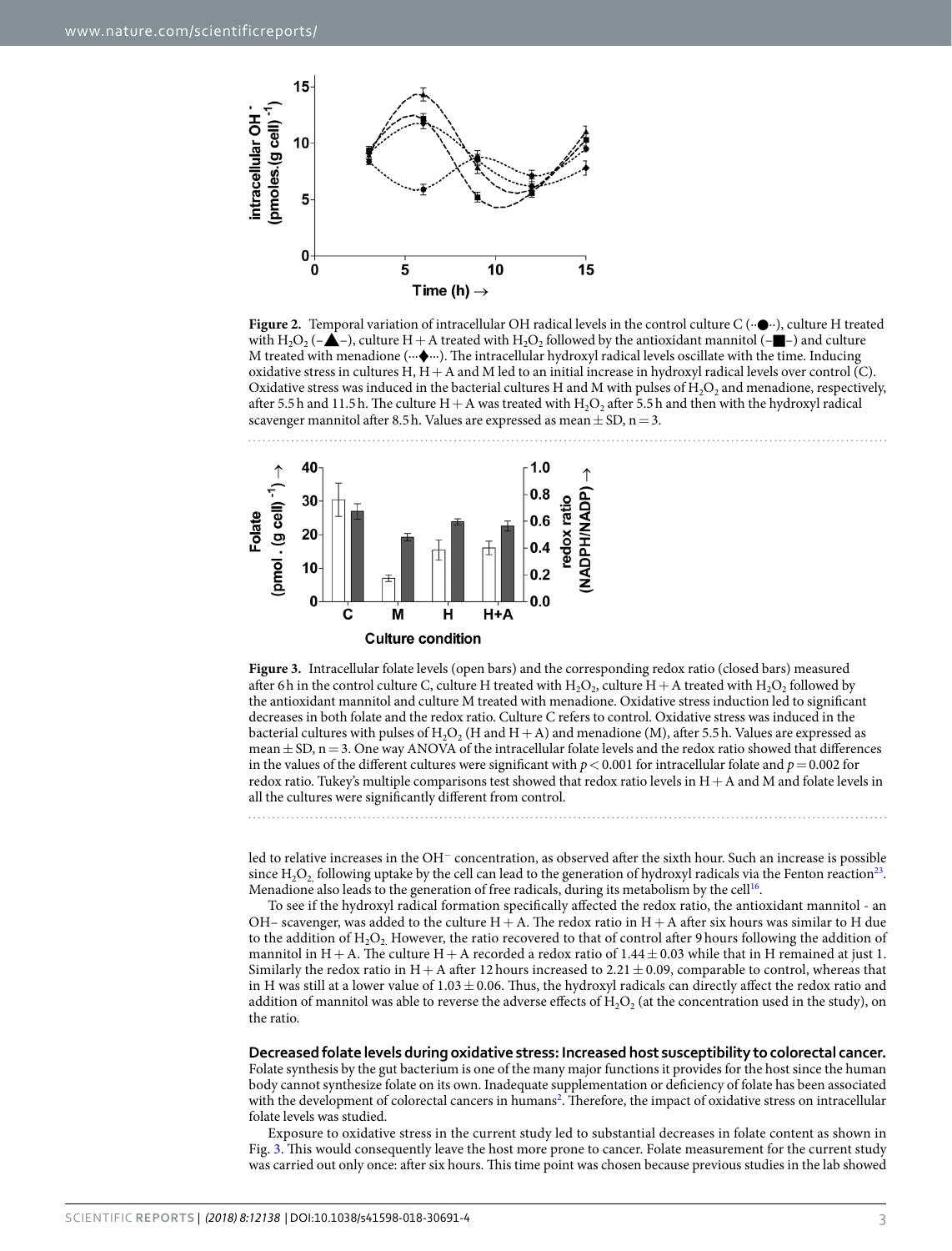

<span id="page-3-0"></span>**Figure 4.** Time profile of the biomass density in the control culture C ( $\bullet$ ), culture H treated with H<sub>2</sub>O<sub>2</sub>  $(\triangle)$ , culture H + A treated with H<sub>2</sub>O<sub>2</sub> followed by the antioxidant mannitol ( $\Box$ ) and culture M treated with menadione (♦). Oxidative stress led to decreased growth and biomass density. Oxidative stress was induced in the bacterial cultures H and M with pulses of  $H_2O_2$  and menadione, respectively, after 5.5h and 11.5h. The culture H + A was treated with H<sub>2</sub>O<sub>2</sub> after 5.5h and then with the hydroxyl radical scavenger mannitol after 8.5 h. Values are expressed as mean  $\pm$  SD, n = 3.

that folate accumulation in the bacterium was highest between 6–7hours in the organism. Further, a single measurement requires a high cell concentration (10 OD) for accurate and reproducible measurements.

The control culture showed the highest folate concentration of  $30.4 \pm 5$  pmoles (g cell)<sup>-1</sup>. Exposure to both H<sub>2</sub>O<sub>2</sub> and menadione led to significant decreases in folate content ( $p < 0.001$ , one-way ANOVA with  $\alpha = 0.05$ ). The folate content was only 7  $\pm$  1 pmoles (g cell)<sup>-1</sup> in M; 77% lower than control whereas the addition of H<sub>2</sub>O<sub>2</sub> led to a decreased folate content of  $15.4 \pm 3$  pmoles (g cell)<sup>-1</sup>.

In addition to the folate content, the corresponding redox ratios of the diferent cultures, measured afer the sixth hour is also shown in Fig. [3](#page-2-1). The figure shows simultaneous increase/decrease of the folate content with the redox ratio. A decrease in the redox ratio in H and M is accompanied by similar decreases in the folate content in the respective cultures.

Folate is essential for DNA synthesis<sup>[24](#page-5-23),[25](#page-5-24)</sup>. Decreased folate content can thus obstruct growth of the organism. This importance is in fact targeted in cancer therapy<sup>26</sup>. It is also used in the development of antibiotics that disrupt folate metabolism and consequently arrest bacterial growth and infection<sup>25</sup>. Exposure to oxidative stress in the current study led to decreases in both folate content and growth in this study. The reduced folate content may have also contributed to the decreased growth and biomass productivity observed here (detailed in the following section).

**Decreased growth: Oxidative stress can alter the microbiome.** The impact of oxidative stress on the growth and biomass production of the gut microbe was studied and severe decreases were observed. Biomass accumulated in the cultures was measured at regular intervals and are shown in Fig. [4.](#page-3-0) The highest biomass accumulation was observed with the control (C) cultures, as expected. Oxidative stress induced by menadione (M) and  $H_2O_2$  (H and  $H+A$ ) led to substantial decreases in the biomass accumulation. No visible lag phase was recorded. The exponential phase extended right upto the  $15<sup>th</sup>$  hour in C and H + A. The cultures H and M, however, entered the stationary phase in the  $12<sup>th</sup>$  hour. The maximum specific growth rate, measured during the logarithmic phase of each culture was comparable in the cultures C, H and  $H+A$  with a value of 0.15 h<sup>-1</sup>, whereas that in M was lower at  $0.13 h^{-1}$ . Following the pulse addition after 5.5 hours, the biomass measured at the 6th hour was comparable in all cultures. However, further growth measurements displayed the adverse efects of the oxidative agents on the culture growth. The biomass density measured after 9 hours was only 0.33 g L<sup>-1</sup> and 0.42 g L<sup>-1</sup> in M and H respectively, compared to the control density of 0.5 g L<sup>-1</sup>. Although the biomass density in H and H+A were comparable at this time point, addition of the antioxidant mannitol to H+A led to increases in growth as can be seen in the subsequent measurements. As a result the biomass density of  $H+A$  is comparable to C at the 15th hour, whereas the cultures M and H show a 61% and 21% decrease respectively. As already discussed earlier, decrease in folate under oxidative stress may have also additionally contributed to the decreased growth and biomass production in these cultures.

Growth rate may also be directly related to the redox ratio. Maximum biomass accumulation rates coincided with rapid increases in the redox ratio. This is explained with Supplementary Fig. S1. Although the exponential growth phase extends up to the 15th hour in C, the biomass accumulation 'rates', the total biomass formed per unit time, measured for each time interval varies. Supplementary Fig. S1 indicates the period/time interval during which maximum biomass production was actually obtained for a particular culture. The maximum biomass accumulation 'rate' in C, was recorded between the 6<sup>th</sup> and 9<sup>th</sup> hours (0.07 g L<sup>−1</sup> h<sup>−1</sup>), and then the 9<sup>th</sup> and 12<sup>th</sup> hours (0.06 g L<sup>-1</sup> h<sup>-1</sup>) as shown in Supplementary Fig. S1. The highest increases in the biomass accumulation rate in cultures H and H+A were recorded between hours 9 and 12, followed by that between 6 and 9hours. It can be seen here that the redox ratio shows a drastic increase between the 6<sup>th</sup> and 12th hours - the same period during which biomass accumulation rates were highest (Supplementary Fig. S1). Thus a decrease in the redox ratio could directly impact growth.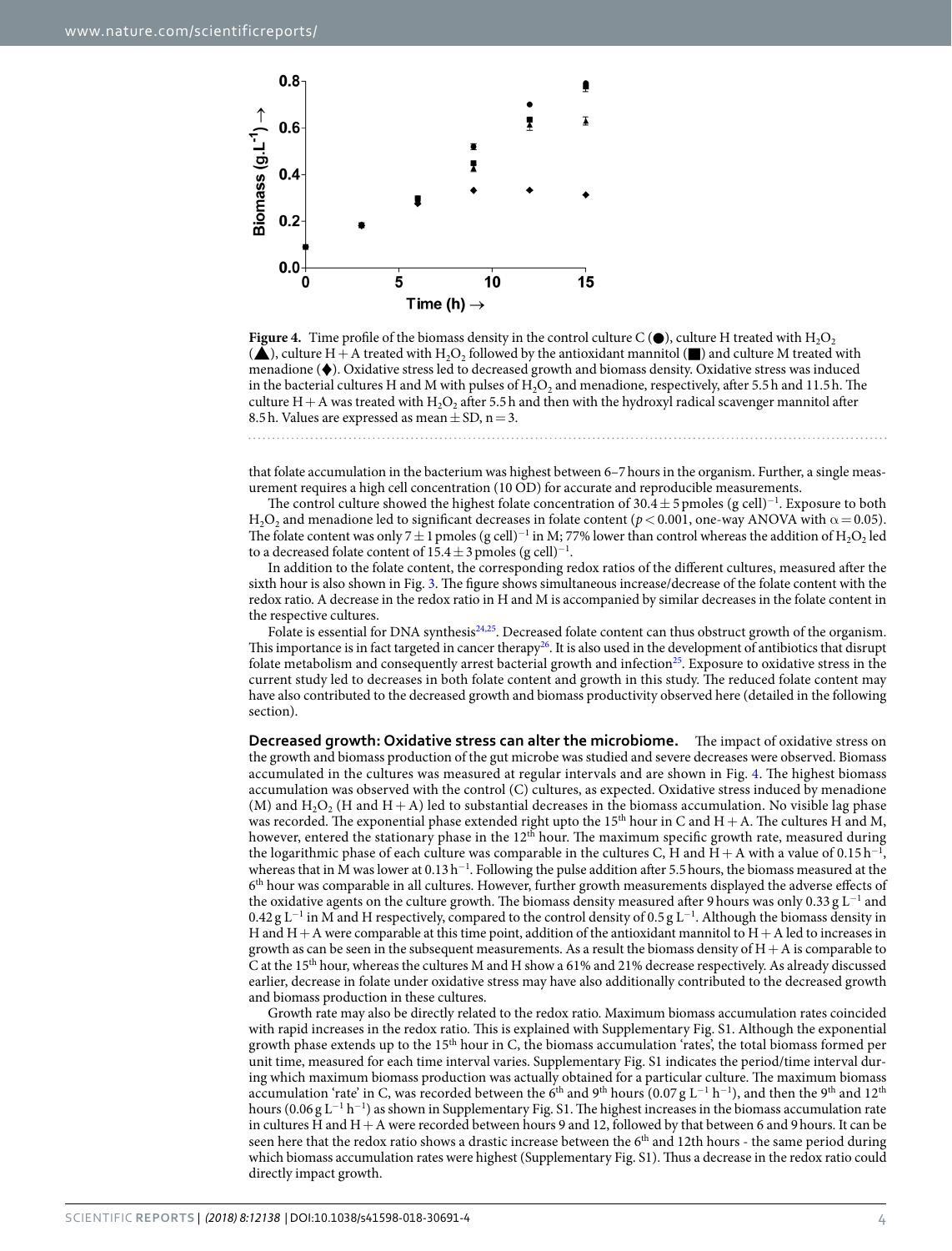A decrease in the population of the gut microbe would indicate an altered microbiota. Balance in the gut fora is already known to be essential for good health and a disturbance in its composition and population has been associated with inflammatory bowel diseases<sup>4,27</sup>. Disturbance of the gut microbiota due to the administration of antibiotics is already known to cause several undesirable consequences in patients<sup>[28](#page-5-27)</sup>. Similarly, oxidative stress, if not contained, can lead to several disturbances, including the development of diseases in the host. Oxidative stress mediated damage to the gut microbiota has already been linked to severe acute malnutrition (SAM) in humans<sup>29</sup>. Therefore, therapies employing oxidative stress will have to be devised so as to minimize oxidative stress in gut microbiome to improve treatment efficacy and avoid other harmful consequences.

In conclusion, results of the current study show that oxidative stress in the gut bacteria *Enterococcus durans* (MTCC 3031) can lead to severe decreases in the cellular redox ratio, intracellular folate content and cell growth. Such an effect would be detrimental to the host. The results have relevance in treatments that expose the gut bacteria to oxidative stress, such as in cancer therapies. Decreased redox ratio decreases the reductive power of the cell and would afect a range of cellular functions. Decreased folate synthesis by the bacteria can lead to folate defciency in the host, a condition that can induce colorectal cancer. Decreased bacterial growth would lead to a signifcant reduction in the bacterial population under such circumstances. It is already known that maintenance of the cellular redox status is crucial for proper functioning of the gut microbiome. Tis study further indicates that the efficacy of treatment strategies that expose the bacteria to oxidative stress, such as in cancers and infections, could be greatly reduced due to altered gut microbiota. A balance towards this efect could be the key to more efective treatment strategies. Maintenance of the cellular redox status is thus imperative for devising efective treatment strategies.

#### **Methods**

**Organism and culture.** The gut bacterium *Enterococcus durans* (MTCC 3031), was purchased from MTCC. An overnight culture of *E. durans* (MTCC 3031), in MRS media was used as the inoculum. The organism was cultured in a Scigenics Orbitek shaker incubator at 37 °C, 180 rpm.

**Inducing oxidative stress.** Culture was carried out in 250ml MRS broth. All fasks were inoculated to 0.2 OD for the study. The bacterium was cultured in four different conditions and labelled C, H, M and  $H+A$ . The organism cultured in MRS broth was treated as control (C). The bacterium was exposed to two different sources of oxidative stress, by pulse addition of the oxidative agents  $H_2O_2$  and menadione, in equal concentrations, to separate cultures labelled H and M respectively. Pulse additions were carried out after 5.5h and 11.5h. The agents were added such that the final concentration of  $H_2O_2$  and menadione (due to the pulse addition alone) in the media was  $300 \mu$ M (after 5.5h) and 5mM (after 11.5 hours). Another culture, labelled H + A, maintained to study the effect of the antioxidant mannitol, was exposed to 300  $\mu$ M after 5.5 hours and then with mannitol (1 mM final concentration) after 8.5 hours. The culture period was limited to 15 hours for the current study since previous batch experiments in the lab showed that the growth entered stationary phase afer this period. Measurements of the various analytes were carried out at intervals of three hours.

*Growth.* Growth was followed with optical density (OD) measurements of the culture at 600 nm. One ml of the culture was pelleted at 8000 *g* and the pellet washed in saline. The washed pellet was further re-suspended in saline and its OD measured at 600nm.

*Hydroxyl radicals.* Measurement of the radical was carried out using the dye Aminophenyl fuorescein (APF; Invitrogen<sup>TM</sup> Molecular Probes<sup>®</sup>, CA) based on previously established protocols<sup>30</sup>. Cell concentration was normalised to 1 OD and used for the measurement to obtain 'specifc' intracellular values. Cell pellet corresponding to 1 OD ml<sup>−</sup><sup>1</sup> was washed and re-suspended in saline. APF was added to the suspension to a fnal concentration of 10 µM, incubated at room temperature for 30minutes and the fuorescent measurements carried out on a 96 well plate reader (LS 55, PerkinElmer, Liantrisant, UK) with excitation at 490nm and emission at 515nm.

*Extraction of NADP(H) and redox ratio measurement.* Redox ratio here is defned as the ratio of the amount of total NADPH to total NADP. The reduced (NADPH) and oxidized (NADP) forms of the nucleotide were extracted separately and measured according to Queval and Noctor, 2007[31](#page-5-30). Culture volume corresponding to 5 OD was used for extraction and measurement of each of the pyridine nucleotides. Cell pellet obtained by centrifuging the appropriate volume (corresponding to 5 OD) was washed with distilled water and re-suspended in 0.5 ml of 0.2 N HCl (for NADP) or 0.5 ml of 0.2 N NaOH (for NADPH) and lysed using a probe sonicator (Q700, Qsonica, LLC, Connecticut, USA), operated at 70% amplitude for a total process time of 4 min (pulse on and off time being 2 s). The lysate was centrifuged at 8000 g for 5 min and the supernatant incubated in boiling water for one minute. The extract was then rapidly cooled on ice and pH adjusted to 5–6 (for NADP) or pH 7–8 (for NADPH) for measurement via enzyme assay in a 96-well microplate. The reaction mixture in each well contained 100 µl sample, 60µl of 0.1M HEPES, pH 7.5, 2mM EDTA; 20µl of 1.2mM DCPIP (dichlorophenolindophenol); 10 µl of 10 mM glucose-6-phospate; 10 µl of 20 mM PMS (phenazine methosulfate). The reaction was started by adding 10µl of glucose-6-phosphate dehydrogenase (100 U.ml<sup>-1</sup>) and the decrease in absorbance at 600 nm was measured over 10 minutes. Te amount of the reduced and oxidised pyridine nucleotides were deduced from standard plots constructed with pure NADP and NADPH using the same assay.

*Folate extraction and measurement.* Folate extraction and measurement protocols were adapted from previously established methods<sup>32</sup>. Bacterial culture corresponding to 10 OD was used for folate estimation. The pellet obtained on centrifuging the required volume was suspended in 1ml DI water. Te cells were lysed using a probe sonicator, as detailed for redox measurement. The lysed sample was then placed in a water bath at 100 °C for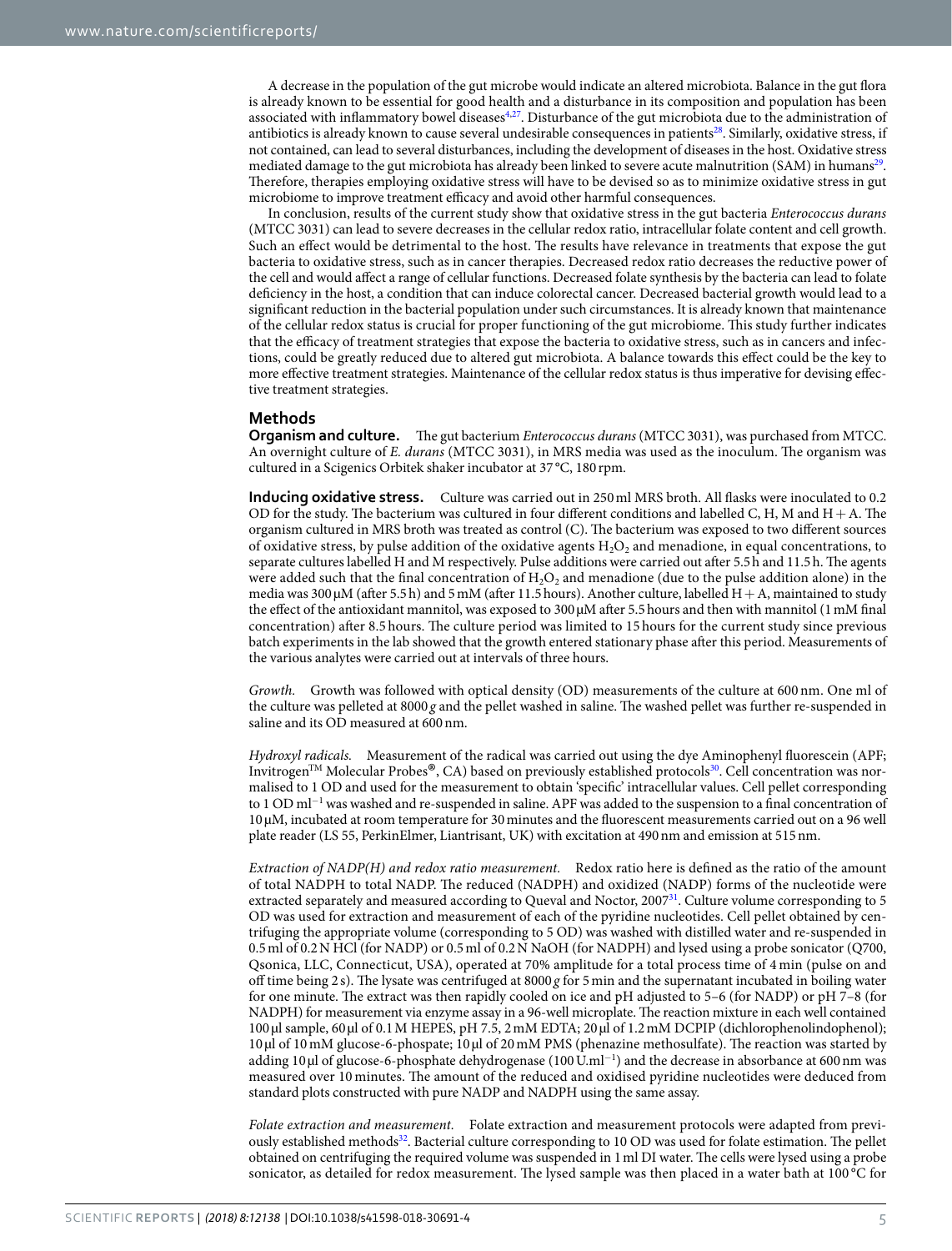5minutes to release any folate bound to the Folate Binding Proteins (FBPs). Tis lysate was then centrifuged and the supernatant used for folate estimation via HPLC.

Separation and identification of folate was done using HPLC (Prominence, Shimadzu, Japan). The analytical column used was C-18, 5-µm LC column,  $250 \times 4.6$  mm (00G-4252-E0, Phenomenex, Hyderabad, India). The mobile phase, 15% HPLC grade methanol in  $0.05 M K H<sub>2</sub>PO<sub>4</sub>$ , was filtered (0.22 micron) and degassed prior to use. A linear solvent programme was used. Mobile phase fow rate was maintained at 0.4 mL.min<sup>−</sup><sup>1</sup> . Folate was identifed using a PDA detector (SPD–M20A, Shimadzu, Japan) at 295nm. Samples were also fltered (0.22 micron) before loading into the column. The concentration of folate in the sample was deduced from a standard plot constructed using varying concentrations of pure folic acid.

**Statistical analysis.** All cultures and measurements were carried out in triplicates (three biological replicates, each subjected to three technical replicates). Values have been reported as mean  $\pm$  SD. One way ANOVA (level of signifcance=0.05) and Tukey's multiple comparisons test was carried out using Minitab 16.

**Data availability.** All data generated or analysed during this study are included in this article (and its Supplementary Information fles).

#### **References**

- <span id="page-5-0"></span>1. Gopalakrishnan, V. *et al*. Gut microbiome modulates response to anti–PD-1 immunotherapy in melanoma patients. *Science.* **359**, 97–103 (2018).
- <span id="page-5-1"></span>2. Kim, Y. Role of Folate in Colon Cancer Development and Progression. *J. Nutr.* **133**, 3731S–3739S (2003).
- <span id="page-5-2"></span>3. Mardinoglu, A. et al. The gut microbiota modulates host amino acid and glutathione metabolism in mice. Mol. Syst. Biol. 11, 834–834 (2015).
- <span id="page-5-3"></span>4. Morgan, X. C. *et al*. Dysfunction of the intestinal microbiome in infammatory bowel disease and treatment. *Genome Biol.* **13**, R79 (2012).
- <span id="page-5-4"></span>5. Halliwell, B. & Gutteridge, J. M. C. Reactive species and disease: fact, fction or flibuster? In *Free Radicals in Biology and Medicine* 488–613 (OUP Oxford, 2007, 2007).
- <span id="page-5-5"></span>6. Wondrak, G. T. Redox-Directed Cancer Terapeutics: Molecular Mechanisms and Opportunities. *Antioxid. Redox Signal.* **11**, 3013–3069 (2009).
- <span id="page-5-6"></span>7. Ivarsson, R. *et al*. Redox control of exocytosis: Regulatory role of NADPH, thioredoxin, and glutaredoxin. *Diabetes* **54**, 2132–2142 (2005).
- <span id="page-5-7"></span>8. Zhang, J. *et al*. Determination of the Cytosolic NADPH/NADP Ratio in Saccharomyces cerevisiae using Shikimate Dehydrogenase as Sensor Reaction. *Sci. Rep.* **5**, 12846 (2015).
- <span id="page-5-8"></span>9. D'Autréaux, B. & Toledano, M. B. ROS as signalling molecules: Mechanisms that generate specifcity in ROS homeostasis. *Nat. Rev. Mol. Cell Biol.* **8**, 813–824 (2007).
- <span id="page-5-9"></span>10. Polimeni, M. & Gazzano, E. Is redox signaling a feasible target for overcoming multidrug resistance in cancer chemotherapy? *Front. Pharmacol.* **5**, 286 (2014).
- <span id="page-5-10"></span>11. Holmström, K. M. & Finkel, T. Cellular mechanisms and physiological consequences of redox-dependent signalling. *Nat. Rev. Mol. Cell Biol.* **15**, 411–21 (2014).
- <span id="page-5-11"></span>12. Collins, M. D., Jones, D., Farrow, J. A. E., Kilpper-Balz, R. & Schleifer, K. H. Enterococcus avium nom. rev., comb. nov.; E. casselipavus norn. rev., comb. nov.; E. durans norn. rev., comb. nov.; E. gallinarum comb. nov.; and E. malodoratus. *Int. J. Syst. Bacteriol.* **34**, 220–223 (1984).
- <span id="page-5-12"></span>13. Hudson, C. R. & Hiott, L. M. Anomalies in species identifcation of enterococci from veterinary sources using a commercial biochemical identifcation system. 245–250 (2003).
- <span id="page-5-13"></span>14. Trachootham, D., Lu, W., Ogasawara, M. A., Nilsa, R.-D. V. & Huang, P. Redox regulation of cell survival. *Antioxid. Redox Signal.* **10**, 1343–1374 (2008).
- <span id="page-5-14"></span>15. Steele Reynolds, T. *et al*. ROS Mediated Selection for Increased NADPH Availability in Escherichia coli. *Biotechnol. Bioeng.* **114**, 2685–2689 (2017).
- <span id="page-5-15"></span>16. Singh, R., Mailloux, R. J., Puiseux-Dao, S. & Appanna, V. D. Oxidative stress evokes a metabolic adaptation that favors increased NADPH synthesis and decreased NADH production in Pseudomonas fuorescens. *J. Bacteriol.* **189**, 6665–6675 (2007).
- <span id="page-5-16"></span>17. Zhou, M. *et al*. Redox rhythm reinforces the circadian clock to gate immune response. *Nature* **523**, 472–476 (2015).
- <span id="page-5-17"></span>18. Cohn, C. A., Pedigo, C. E., Hylton, S. N., Simon, S. R. & Schoonen, M. A. A. Evaluating the use of 3′-(p-Aminophenyl) fuorescein for determining the formation of highly reactive oxygen species in particle suspensions. *Geochem. Trans.* **10**, 8 (2009).
- <span id="page-5-18"></span>19. Halliwell, B. & Chirico, S. Lipid peroxidation: its mechanism and signifcance. *Am. J. Clin. Nutr.* **57**, 715S–25S (1993).
- <span id="page-5-19"></span>20. Yoshida, Y., Iigusa, H., Wang, N. & Hasunuma, K. Cross-talk between the cellular redox state and the circadian system in neurospora. *PLoS One* **6**, e28227 (2011).
- <span id="page-5-20"></span>21. Lai, A. G. *et al*. CIRCADIAN CLOCK-ASSOCIATED 1 regulates ROS homeostasis and oxidative stress responses. *Proc. Natl. Acad. Sci.* **109**, 17129–17134 (2012).
- <span id="page-5-21"></span>22. Krishnan, N., Davis, A. J. & Giebultowicz, J. M. Circadian regulation of response to oxidative stress in Drosophila melanogaster. *Biochem. Biophys. Res. Commun.* **374**, 299–303 (2008).
- <span id="page-5-22"></span>23. Bienert, G. P., Schjoerring, J. K. & Jahn, T. P. Membrane transport of hydrogen peroxide. *Biochim. Biophys. Acta* **1758**, 994–1003  $(2006)$
- <span id="page-5-23"></span>24. Rossi, M., Amaretti, A. & Raimondi, S. Folate production by probiotic bacteria. *Nutrients* **3**, 118–134 (2011).
- <span id="page-5-24"></span>25. Murima, P., McKinney, J. D. & Pethe, K. Targeting bacterial central metabolism for drug development. *Chem. Biol.* **21**, 1423–1432 (2014).
- <span id="page-5-25"></span>26. Hagner, N. & Joerger, M. Cancer chemotherapy: Targeting folic acid synthesis. *Cancer Manag. Res.* **2**, 293–301 (2010).
- <span id="page-5-27"></span><span id="page-5-26"></span>27. Hullar, M. A. J., Burnett-Hartman, A. N. & Lampe, J. W. Gut Microbes, Diet, and Cancer. *Cancer Treat. Res.* **159**, 377–399 (2014). 28. de Gunzburg, J. *et al*. Protection of the human gut microbiome from antibiotics. *J. Infect. Dis*. **217** (2017).
- <span id="page-5-28"></span>29. Million, M. *et al*. Increased Gut Redox and Depletion of Anaerobic and Methanogenic Prokaryotes in Severe Acute Malnutrition. *Sci. Rep.* **6**, 1–11 (2016).
- <span id="page-5-29"></span>30. Setsukinai, K., Urano, Y., Kakinuma, K., Majima, H. J. & Nagano, T. Development of novel fuorescence probes that can reliably detect reactive oxygen species and distinguish specifc species. *J. Biol. Chem.* **278**, 3170–5 (2003).
- <span id="page-5-30"></span>31. Queval, G. & Noctor, G. A plate reader method for the measurement of NAD, NADP, glutathione, and ascorbate in tissue extracts: Application to redox profling during Arabidopsis rosette development. *Anal. Biochem.* **363**, 58–69 (2007).
- <span id="page-5-31"></span>32. Lin, M. & Young, C. Folate levels in cultures of lactic acid bacteria. *Int. Dairy J.* **10**, 409–413 (2000).